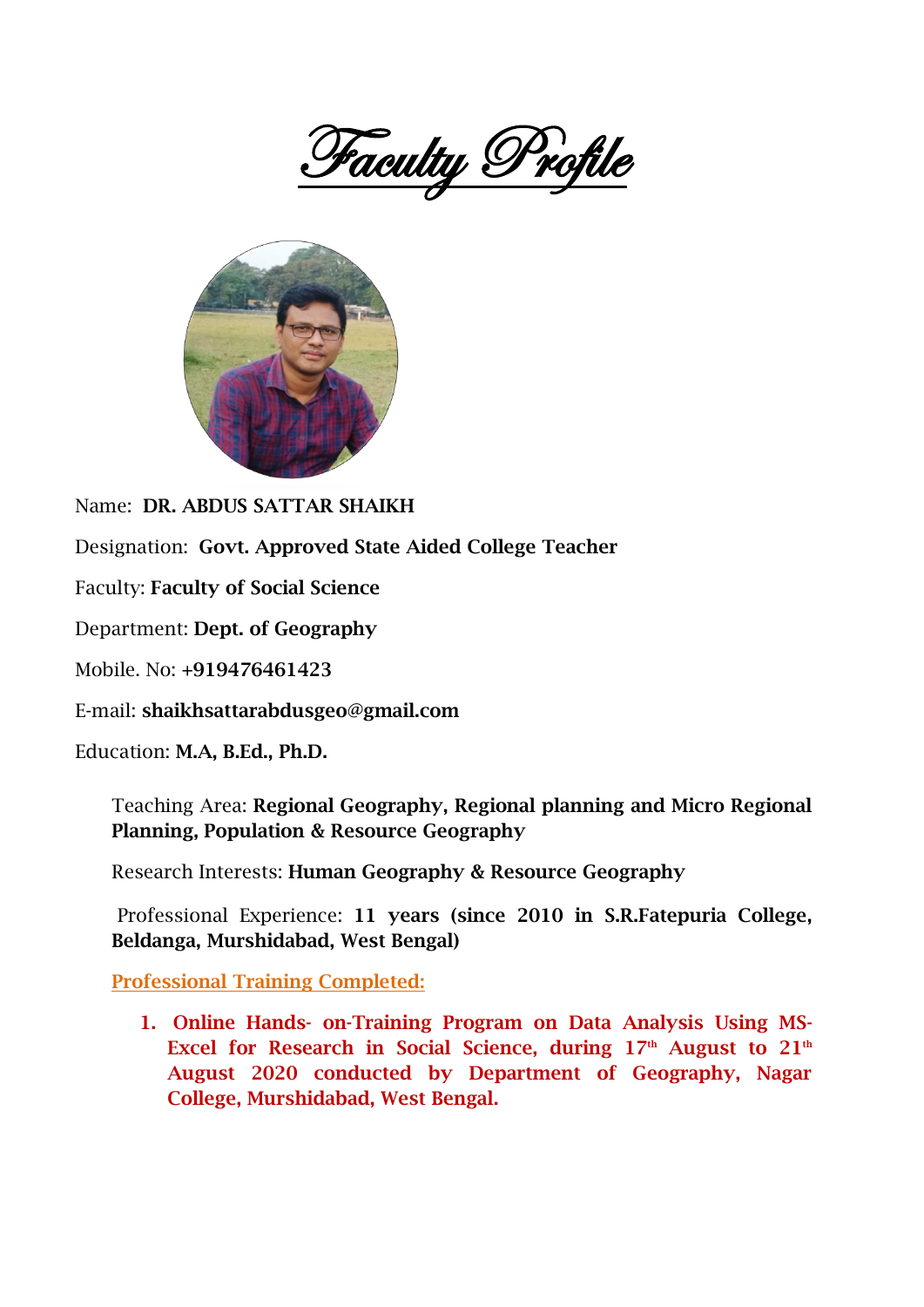## 2. Online GIS Training Program Using QGIS Software, during  $24<sup>th</sup>$ August to 30<sup>th</sup> August 2020 conducted by Department of Geography, Nagar College, Murshidabad, West Bengal.

## Research Activities:

In 2020 obtained Ph.D. degree in Geography. 06 numbers of papers was published in different reputed Inter-national journals and Conference Proceedings.

Paper Presented: 04 (UGC Sponsored)

International Seminar: 03

State Level Seminar: 01

No. of seminars/Symposia/Workshops/Conferences attended: 07(03 International, 02 Nationals 02 State Level)

## Publications:

.

- 1. Ghosh.A.K. & Shaikh.A.S. (2018): "An Appraisal to Village Tourism of Baranti. Purulia – an Upcoming Destination of Village Tourism Spot in Western Part of Bengal" International Journal of Current Trends in Science and Technology Vol. 8, Issue. 04, pp. GEO 20181-20188 (E-ISSN: 0976-9730 P-ISSN: 0976-9498)
- 2. Shaikh.A.S. (2018): "Impact of Arsenic Pollution on Human Health of Beldanga Municipality, Murshidabad District, West Bengal, India" International Journal of Creative Research Thoughts (IJCRT) Volume 6, Issue 01 March 2018 pp 2176-2190 (ISSN: 2320-2882)
- 3. Shaikh.A.S. (2019): "Inland Fishing by Self Help Group an Innovative Approach towards Women Empowerment: A Case Study of Chakdaha Block, Nadia District, West Bengal." International Journal of Research and Analytical Reviews (IJRAR), Volume 6, Issue 2 June 2019 pp 512- 526 (E-ISSN 2348-1269, P- ISSN 2349-5138)